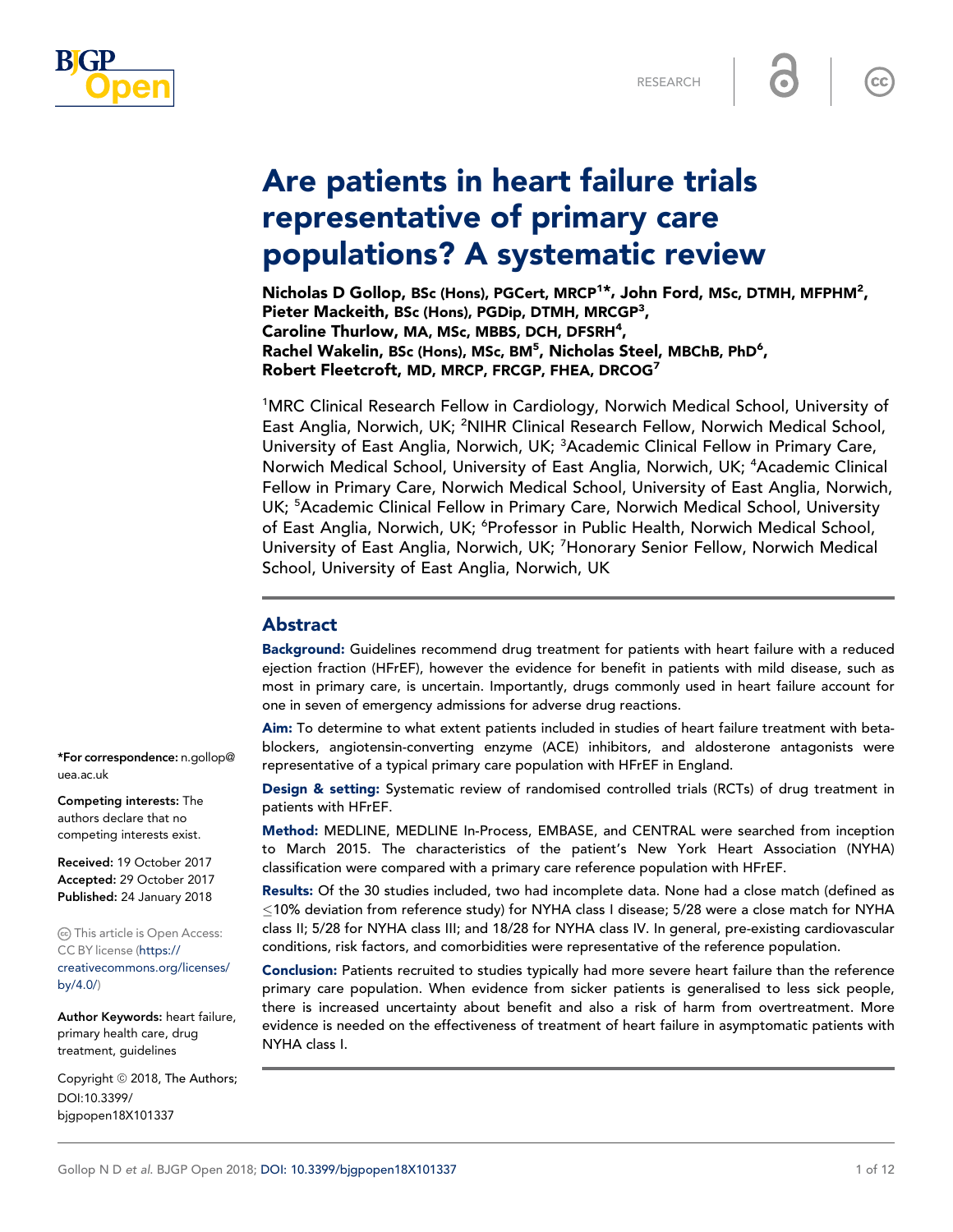# How this fits in

Heart failure is common in primary care and carries a high morbidity and mortality which is associated with the degree of failure; beta-blockers, ACE inhibitors or angiotensin II receptor blockers (ARBs), and aldosterone antagonists have all been shown to reduce mortality and morbidity, but also carry a significant risk of adverse drug reactions. This study shows that patients with heart failure in primary care tend to have mild heart failure, but the evidence for effectiveness for these drugs comes from a population with more severe heart failure. More evidence is needed for the effectiveness of these treatments in populations typical of primary care.

# Introduction

HFrEF is a common chronic, debilitating disease which has a prevalence of 0.7% and affects 400 000 adults in the UK.<sup>[1](#page-9-0)</sup> The annual cost of heart failure to the NHS is around 2% of its total budget, and approximately 70% of this total is due to the costs of hospitalisation. $^2$  $^2$  There is a large variation in clinical presentation of heart failure, with some patients having no symptoms at the time of diagnosis whereas others have significant morbidity. The diagnosis is made based on the presence of signs and symptoms of heart failure and through the use of echocardiography to measure left ventricular ejection fraction (LVEF).<sup>[3](#page-9-0)</sup> An LVEF <40% confirms a diagnosis of HFrEF, which has been extensively studied in the literature.

Symptoms of heart failure can be graded using the NYHA functional classification into one of four categories (Box 1).<sup>[4](#page-9-0)</sup> In one study of UK primary care patients with HFrEF, 47% had no symptoms (class I), 36% had mild symptoms (class II), 7% had moderate symptoms (class III), and 10% had severe symptoms (class IV).<sup>[5](#page-9-0)</sup> Mortality rates from heart failure are high; one UK cohort study reported that 14% (95% confidence interval [CI] = 11% to 18%) of patients died within 6 months of diagnosis.<sup>[6](#page-9-0)</sup> Patients with higher NYHA symptom scores have a worse prognosis, although even patients with mild heart failure have higher mortality than the general population.<sup>[7](#page-9-0)</sup>

Several large trials have found a reduction in mortality and hospitalisation in patients with systolic heart failure following treatment with beta-blockers, ACE inhibitors, and aldosterone antagonists. $8.9$  These drugs have also been shown to be cost-effective for the treatment of heart failure.<sup>[10](#page-9-0)</sup> This evidence has led to guideline recommendations adopting these treatments for systolic heart failure across the world.<sup>[2,7,11,12](#page-9-0)</sup> The National Institute for Health and Care Excellence (NICE) heart failure guideline recommends that all primary care patients with systolic heart failure should be offered beta-blockers and ACE inhibitors, regardless of NYHA class. This indicator is supported by evidence generalised from higher risk populations (NYHA classes III–IV), in which there is clear evidence of benefit for beta-blockers and ACE inhibitors, but the evidence of benefit in lower risk populations is more equivocal.  $13,14$ 

The applicability of guideline recommendations for management of diseases (including heart failure) in primary care has recently been questioned as this research is rarely conducted in representa-tive populations.<sup>[13](#page-9-0)</sup> This question is important in heart failure because the effectiveness of treatment

Box 1. New York Heart Association classes of heart failure.<sup>[4](#page-9-0)</sup>

|     | <b>Class Patient symptoms</b>                                                                                                                                    |
|-----|------------------------------------------------------------------------------------------------------------------------------------------------------------------|
|     | No limitation of physical activity. Ordinary physical activity does not cause undue fatique, palpitation,<br>dyspnoea (shortness of breath).                     |
|     | Slight limitation of physical activity. Comfortable at rest. Ordinary physical activity results in fatique,<br>palpitation, dyspnoea (shortness of breath).      |
| Ш   | Marked limitation of physical activity. Comfortable at rest. Less than ordinary activity causes fatique,<br>palpitation, or dyspnoea.                            |
| IV. | Unable to carry on any physical activity without discomfort. Symptoms of heart failure at rest. If any<br>physical activity is undertaken, discomfort increases. |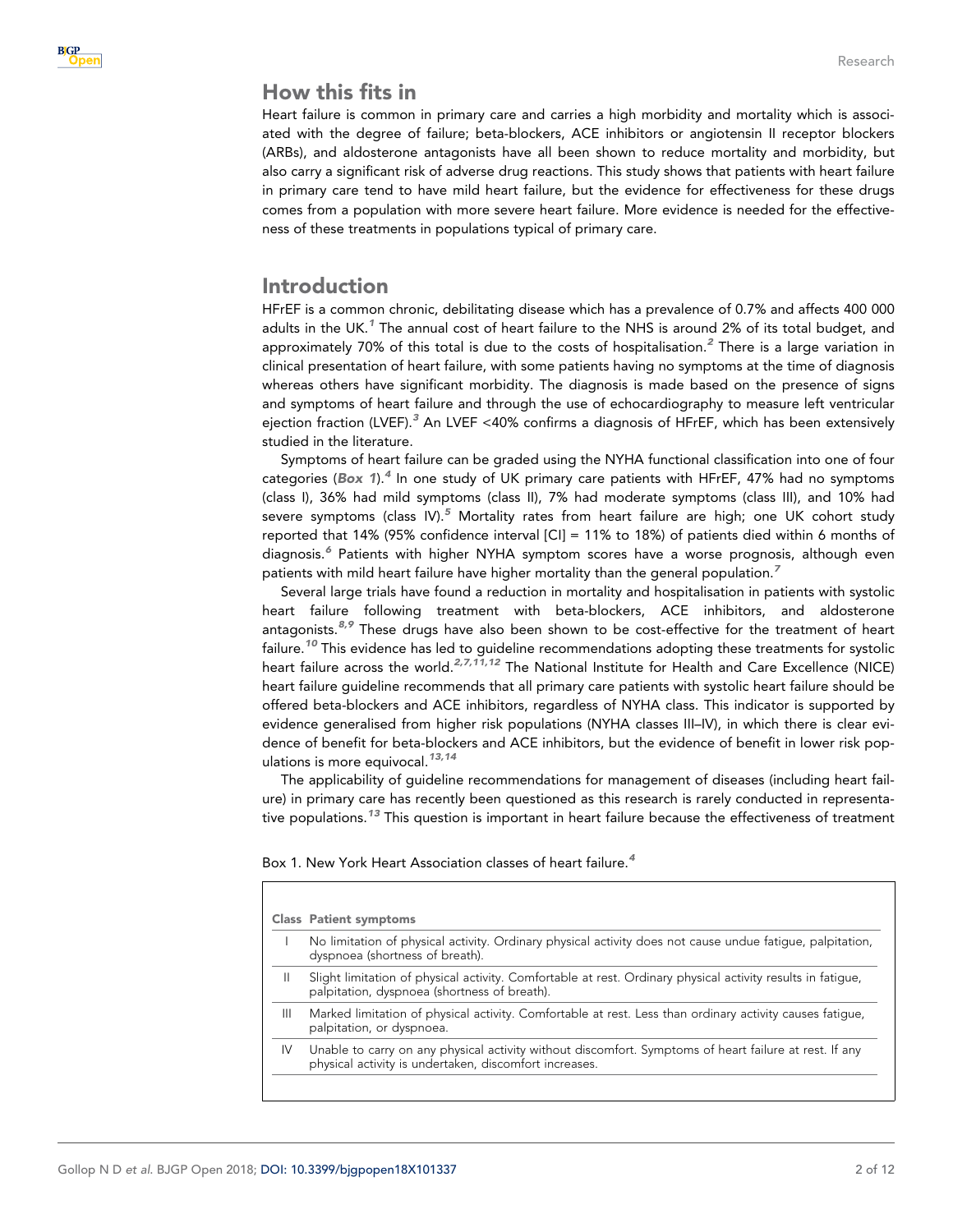

may depend on the severity of disease, and beta-blockers and ACE inhibitors carry significant morbidity risk, accounting for approximately one in seven emergency hospital admissions due to adverse drug reactions.<sup>[15](#page-9-0)</sup>

The aim of this study was to determine to what extent patients included in studies of heart failure treatment with beta-blockers, ACE inhibitors, and aldosterone antagonists were representative of the NYHA class and other characteristics of a typical primary care population with heart failure in England.

# Method

A literature search was undertaken to identify RCTs of systolic heart failure drugs. MEDLINE, MED-LINE In-Process, EMBASE, and CENTRAL were searched from inception to March 2015. The search strategy for MEDLINE (further information available from the authors on request) was modified for other databases. Titles and abstracts were screened by two authors independently, according to the following pre-specified inclusion and exclusion criteria.

Inclusion criteria were RCTs which included patients with HFrEF. Intervention drugs included ACE inhibitors, beta-blockers, ARBs, and aldosterone antagonists, such as spironolactone and eplenerone. There were no language restrictions. Exclusion criteria were studies with a follow-up of <6 weeks duration, those comprising a single-dose regimen, and studies not judged to be generalisable to a primary care population (such as one study of patients on dialysis). Disagreements were resolved through discussion or by a third researcher, and full text articles were retrieved for each abstract meeting the inclusion criteria.

Data were extracted from each included study into a template which included study design, intervention, inclusion and exclusion criteria, baseline characteristics, primary outcome, and mortality data. Data extraction was checked by a second researcher and any disagreements were resolved through discussion or by a third researcher. Authors were contacted for individual-level data. No authors shared individual-level data and the difficulties accessing these data have been described elsewhere.<sup>[16](#page-9-0)</sup> Study exclusion was quided by pre-defined exclusion criteria as described.

Data was used from the largest study on the prevalence of heart failure in the UK, that is the Echocardiographic Heart Study of England Screening (EHES) study.<sup>[5](#page-9-0)</sup> This study randomly selected a large population of 6286 people aged  $\geq$ 45 years and, of the five studies of heart failure prevalence identified, was the best fit to an English population.<sup>17-19</sup> The EHES study had a high participation rate of 63% (3960 patients) and wide geographical spread of populations which was representative of inner-city, urban, suburban, and rural communities. The EHES study was used as the reference population throughout this study.

For each study, the NYHA class, baseline cardiovascular risk factors, baseline cardiovascular comorbidities, and use of heart failure drugs were analysed. These outcomes were compared between the reference study and each extracted study. Each patient-specific variable was compared to the reference study in terms of prevalence or frequency of use. To allow quantification of similarity between the selected study population and the reference study population, the percentage deviation was assessed and allocated as being a close match, fair match, or poor match. If the extracted study population had a  $\leq$ 10% deviation from the reference study, it was termed as a close match; if the deviation was 11–20%, it was termed a fair match; and if the deviation was >20%, it was termed a poor match These parameters were set out a priori. For example, if a study reported 10% class I, 25% class II, 40% class III, and 25% class IV, to assess close match a 10% absolute deviation was applied (that is, 0–20, 15–35, 30–50, and 15–35% respectively) and compared it to classes in the ref-erence population (47, 36, 7, and 10% respectively). This worked example is shown in [Table 1](#page-3-0) (further information available from the authors on request).

# **Results**

Literature searching identified 6785 studies, 4433 after de-duplication ([Figure 1](#page-3-0)). Thirty RCTs met the inclusion criteria, representing 43 454 patients with HFrEF. Characteristics of included studies are shown in [Table 2](#page-4-0). Of the included studies, 13 investigated beta-blockers, 8 ACE inhibitors, 6 ARBs, and 4 spironolactone. One study compared ACE inhibitors and ARBs (ELITE I, 2000). In the 30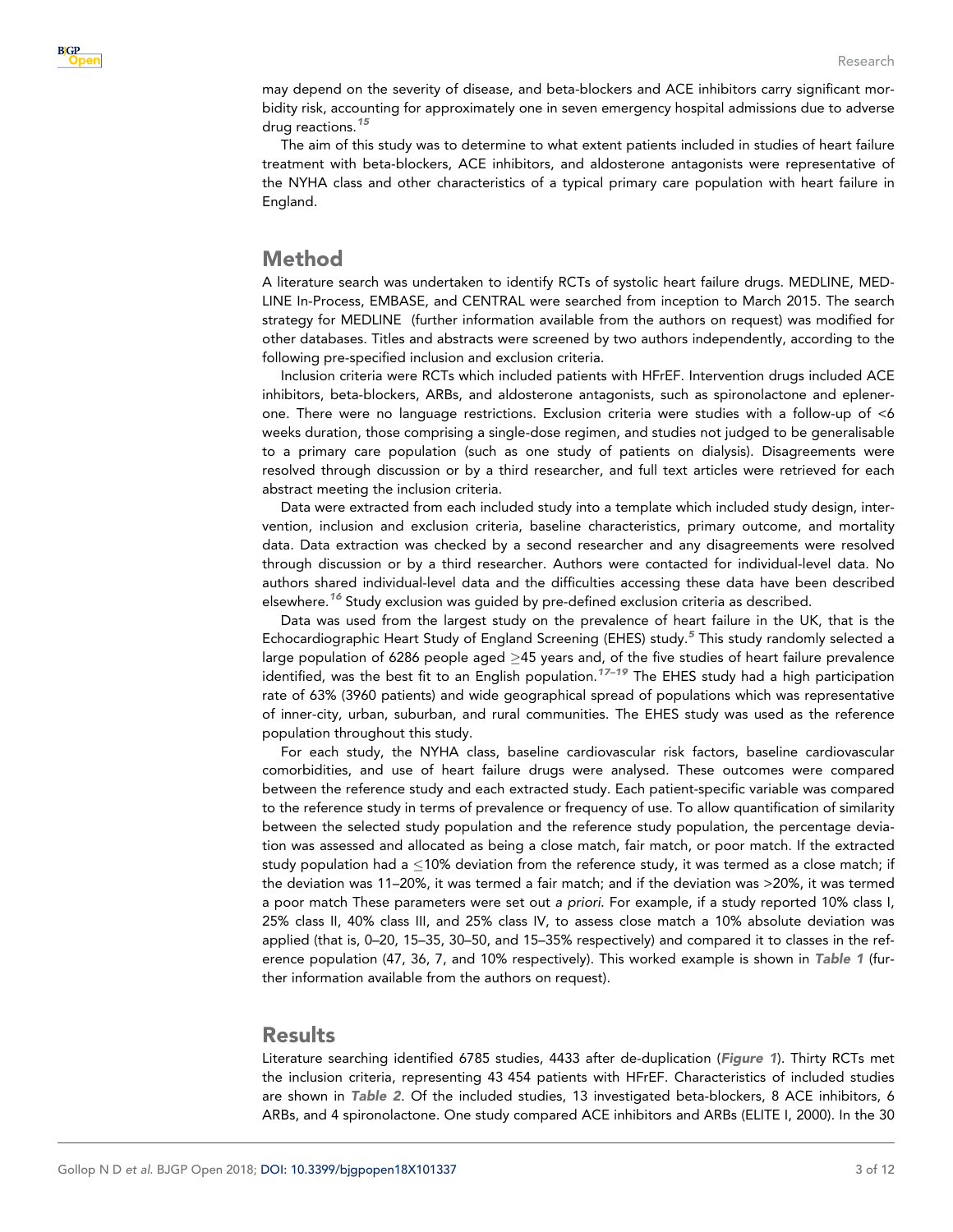<span id="page-3-0"></span>

Table 1 Example assessment of an extracted paper compared to the reference population

extrapolated studies, sample size ranged from 59–5010 participants. Follow-up ranged from 3–73 months.

Characteristics of the reference population are shown in [Table 3](#page-6-0). The overall mean age was 69 years, and 81% of the reference population was male. Most patients had NYHA class I (47%) and only 17% of patients had class III or IV.



Figure 1. PRISMA diagram.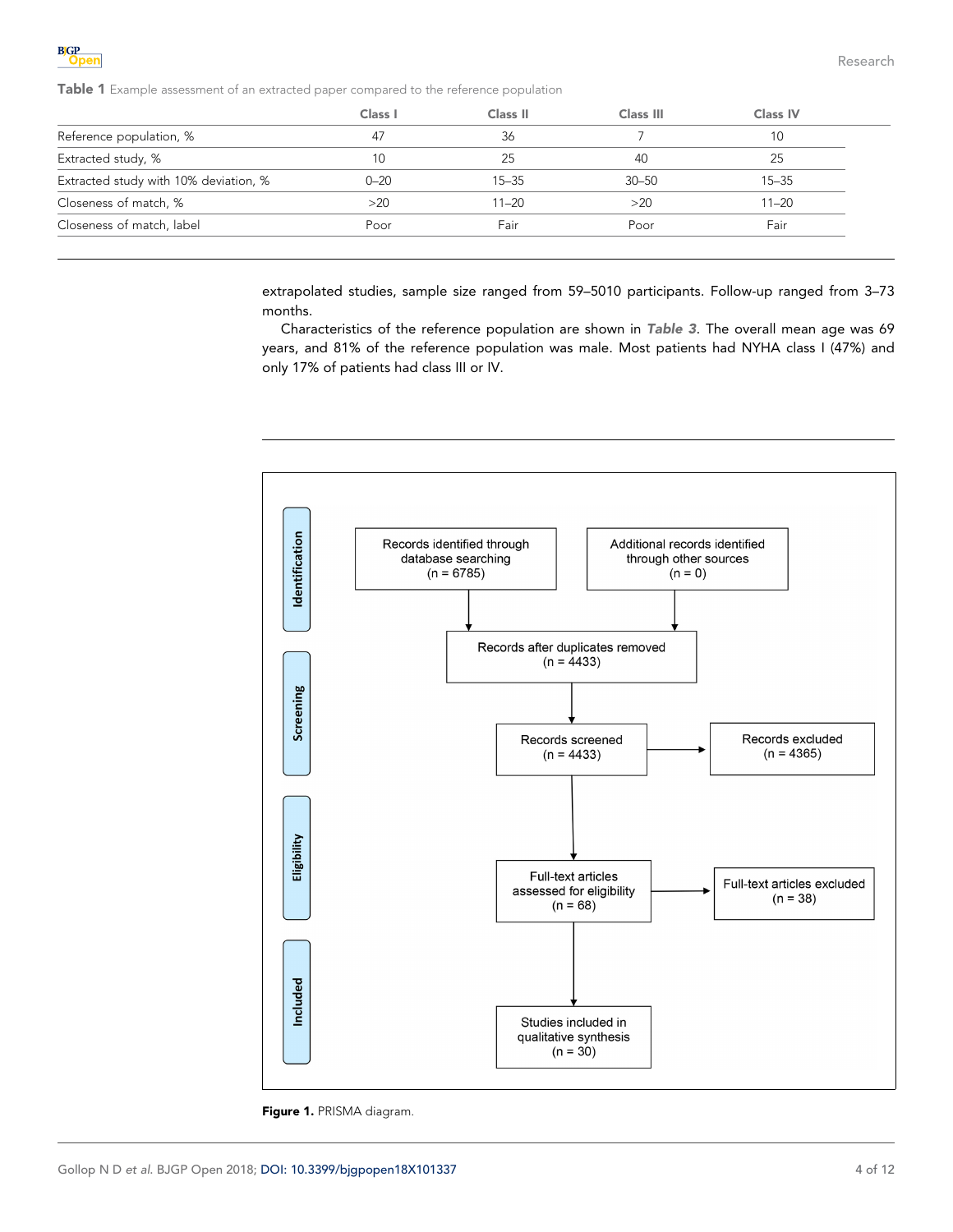<span id="page-4-0"></span>

Table 2 Characteristics of included studies

| Comparison                                                                                           | Number of<br>participants | <b>Primary outcome</b>                                                       | Follow-<br>up, months         |
|------------------------------------------------------------------------------------------------------|---------------------------|------------------------------------------------------------------------------|-------------------------------|
| Canrenone<br>Placebo                                                                                 | 231<br>236                | Change in LV diastolic volume                                                | 12                            |
| Bucindolol<br>Placebo                                                                                | 114<br>112                | Death and heart failure hospitalisation composite                            | 19                            |
| Ramipril<br>Zofenopril                                                                               | 73<br>102                 | Survival                                                                     | $73 + 14$                     |
| Carvedilol<br>Bisoprolol<br>Nebivolol                                                                | 61<br>crossover           | NYHA class, biochemistry, and physiological testing                          | $6(2 \times 3)$<br>crossover) |
| CELICARD 2000 <sup>24</sup><br>Celiprolol<br>62<br>Functional score — Goldman score<br>Placebo<br>62 |                           |                                                                              | 12                            |
| Candesartan<br>Placebo                                                                               | 1011<br>1014              | Cardiovascular death or unplanned hospital admissions for<br>worsening CHF   | 34                            |
| Candesartan<br>Placebo                                                                               | 1273<br>1271              | Cardiovascular death or unplanned hospital admissions for<br>worsening CHF   | 41                            |
| Bisoprolol<br>Placebo                                                                                | 320<br>321                | All-cause mortality                                                          | 23                            |
| Bisoprolol<br>Placebo                                                                                | 1327<br>1320              | All-cause mortality                                                          | 16                            |
| Spironolactone<br>Placebo                                                                            | 54<br>52                  | Physiological or functional improvement                                      | 12                            |
| Valsartan<br>Placebo                                                                                 | 2511<br>2499              | All-cause mortality, and combined mortality and morbidity                    | 23                            |
| Carvedilol<br>Placebo                                                                                | 232<br>134                | Disease progression and death composite                                      | 12                            |
| Carvedilol<br>Metoprolol                                                                             | 1511<br>1518              | All-cause mortality                                                          | 58                            |
| Delapril<br>Enalapril                                                                                | 88<br>91                  | Physiological or functional improvement                                      | 12                            |
| Losartan<br>Captopril                                                                                | 1578<br>1574              | All-cause mortality                                                          | 18                            |
| Add on Irbesartan<br>Placebo                                                                         | 50<br>50                  | 6MHW, Minnesota (QoL), peak exercise capacity on treadmill                   | 12                            |
| Metoprolol<br>Conventional<br>therapy                                                                | 77<br>77                  | NYHA class, LVESD, LVEDD, LVEF, 6-min walking distance,<br>medication safety | 6                             |
| Bisoprolol<br>Carvedilol                                                                             | 21<br>14                  | Clinical and functional status, mortality rate                               | 8                             |
| Metoprolol CR<br>Placebo                                                                             | 1990<br>2001              | All-cause mortality                                                          | 12                            |
| Captopril<br>Placebo                                                                                 | 83<br>87                  | Cardiovascular-cause mortality                                               | 33                            |
| Spironolactone<br>Placebo                                                                            | 822<br>841                | All-cause mortality                                                          | 24                            |
| Candesartan 4 mg<br>Candesartan 8 mg<br>Candesartan 16 mg<br>Placebo                                 | 211<br>208<br>212<br>213  | Increase in exercise tolerance, reduction in NYHA class                      | 3                             |
| Nevovitol<br>Placebo                                                                                 | 1067<br>1061              | All-cause mortality and time to first CVD admission                          | 21                            |
| Enalapril<br>Placebo                                                                                 | 1285<br>1284              | Clinical and functional status, mortality rate                               | 41.4                          |
| Enalapril<br>Placebo                                                                                 | 2111<br>2117              | Clinical and functional status, mortality rate                               | 37.4                          |
|                                                                                                      |                           |                                                                              |                               |

Table 2 continued on next page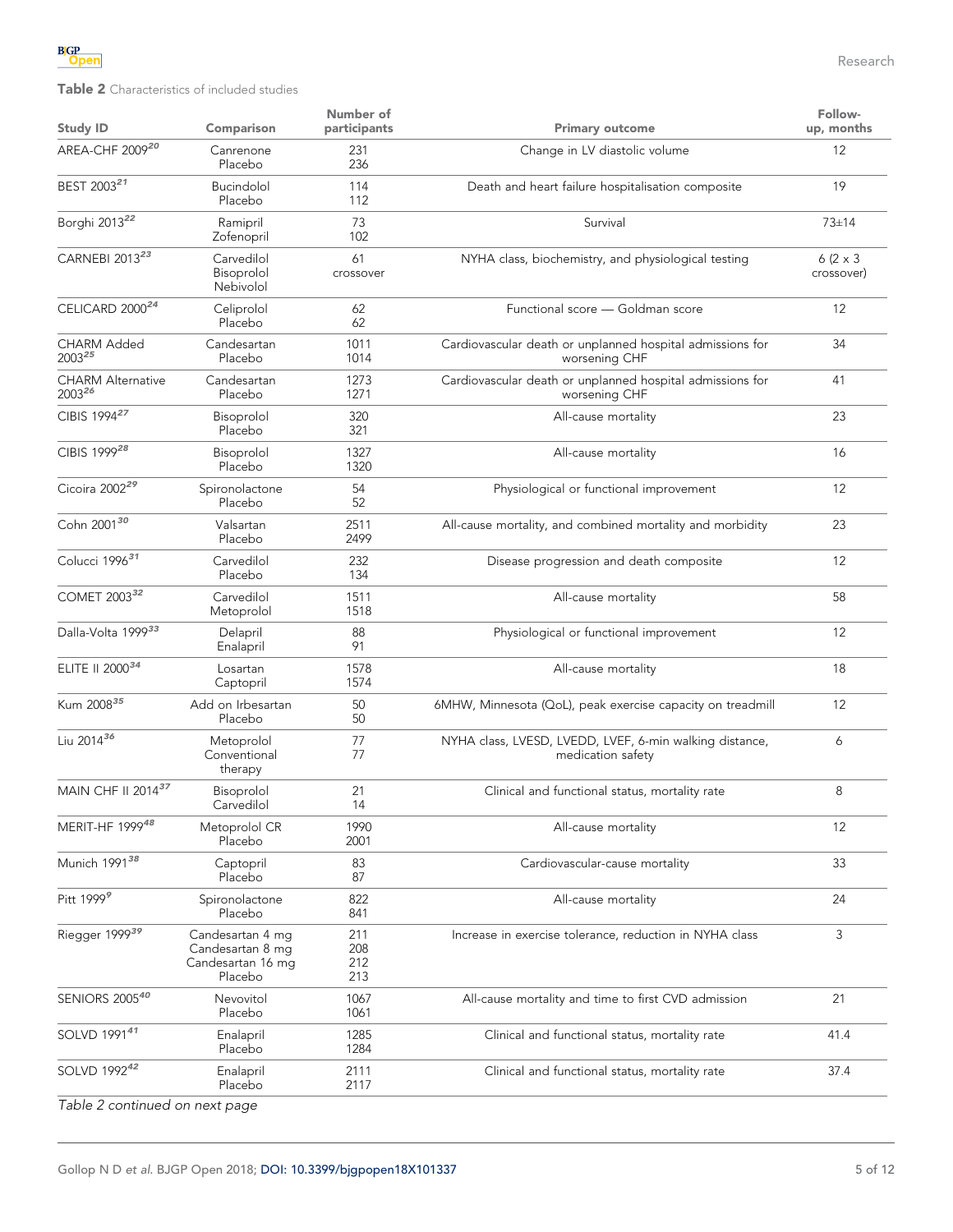### Table 2 continued

| <b>Study ID</b>           | Comparison                      | Number of<br>participants                                          | <b>Primary outcome</b>                                                                      | Follow-<br>up, months |
|---------------------------|---------------------------------|--------------------------------------------------------------------|---------------------------------------------------------------------------------------------|-----------------------|
| Sturm 2000 <sup>43</sup>  | 51<br>Atenolol<br>Placebo<br>49 |                                                                    | Worsening heart failure or death                                                            | 24                    |
| US Carvedilol 200144      | Carvedilol<br>Placebo           | <b>Black: 127</b><br>Not Black: 569<br>Black: 90<br>Not Black: 308 | Ethnicity (self-reported), ejection fraction, clinical status, and major<br>clinical events | 15                    |
| Yodfat 1991 <sup>45</sup> | Captopril<br>Placebo            | 41<br>43                                                           | <b>Functional status</b>                                                                    | 3                     |
| Zannad 1998 <sup>46</sup> | Fosinopril<br>Placebo           | 122<br>132                                                         | Cardiovascular mortality and event-free survival                                            | 12                    |
| Zannad 2011 <sup>47</sup> | Eplenerone<br>Placebo           | 1364<br>1373                                                       | Cardiovascular mortality and event-free survival                                            | 21                    |

6MHW = 6-minute hall walk. CHF = congestive heart failure. CVD = cardiovascular disease. LV = left ventricular. LVEDD = left ventricular end-diastolic diameter. LVEF = left ventricular ejection fraction. LVESD = left ventricular end-systolic diameter. NYHA = New York Heart Association. QOL = quality of life.

# NYHA class

[Table 4](#page-7-0) shows heart failure RCTs compared to the reference population, stratified by NYHA class. Of the 30 studies, 28 had complete data on NYHA classes. None of the studies had a close match for NYHA class I disease, 3/28 (11%) displayed a fair match, and 25/28 (89%) a poor match. For NYHA class II 5/28 (18%) studies has a close match, 9/28 (32%) a fair match, and 14/28 (50%) a poor match. For NYHA class III, 5/28 (18%) displayed a close match, 3/28 (11%) a fair match, and 20/28 (71%) a poor match. For NYHA class IV, 3/28 (11%) displayed a fair match, and 18/28 (64%) displayed a close match and 7/28 (25%) had a poor match.

### Baseline cardiovascular risk factors

Cardiovascular risk factors were largely representative of the reference population (further information available from the authors on request). Of the 30 studies, 25 (83%) had a close match to the age of the reference population, which was a mean of 69 years. Nineteen studies (63%), had a close match with the sex characteristics of the reference population, which was 81% male. The majority of extracted studies (20/30, 67%), did not present ethnicity data. Of those that did, 7/10 (70%) had a close match and 3/10 (30%) had a poor match with the reference population, which was 97% white. Of the 30 extracted studies, 23 (77%) did not present smoking status data. Of the seven that did, one (14%) had a fair match and six (86%) a poor match to the reference population, 69% of whom were smokers. A family history of premature myocardial infarction was not reported in any of the studies.

### Baseline cardiovascular comorbidities

The majority of the studies (23/30, 77%), reported the presence of pre-existing angina but 13/30 (43%) studies did not report the presence of previous myocardial infarction, pre-existing hypertension, or diabetes mellitus (further information available from the authors on request). In general, preexisting cardiovascular conditions recorded in the extracted studies were representative of the reference population. When comparing for the presence of pre-existing myocardial infarction, 10/17 (59%) of the extracted studies had a close match, 6/17 (35%) had a fair match, and 1/17 (6%) had a poor match to the reference population, which reported a prevalence of 53%. A similar trend was noted for hypertension, for which 7/17 (41%) of the extracted studies had a close match, 3/17 (18%) had a fair match, and 7/17 (41%) had a poor match to the reference population, which had a reported prevalence of 39%.

For diabetes mellitus, 7/17 (41%) of the extracted studies had a close match, 6/17 (35%) had a fair match, and 4/17 (24%) had a poor match to the reference population (reported prevalence, 15%). As mentioned, the presence of angina was recorded in only seven studies. Of these, 3/7 (43%)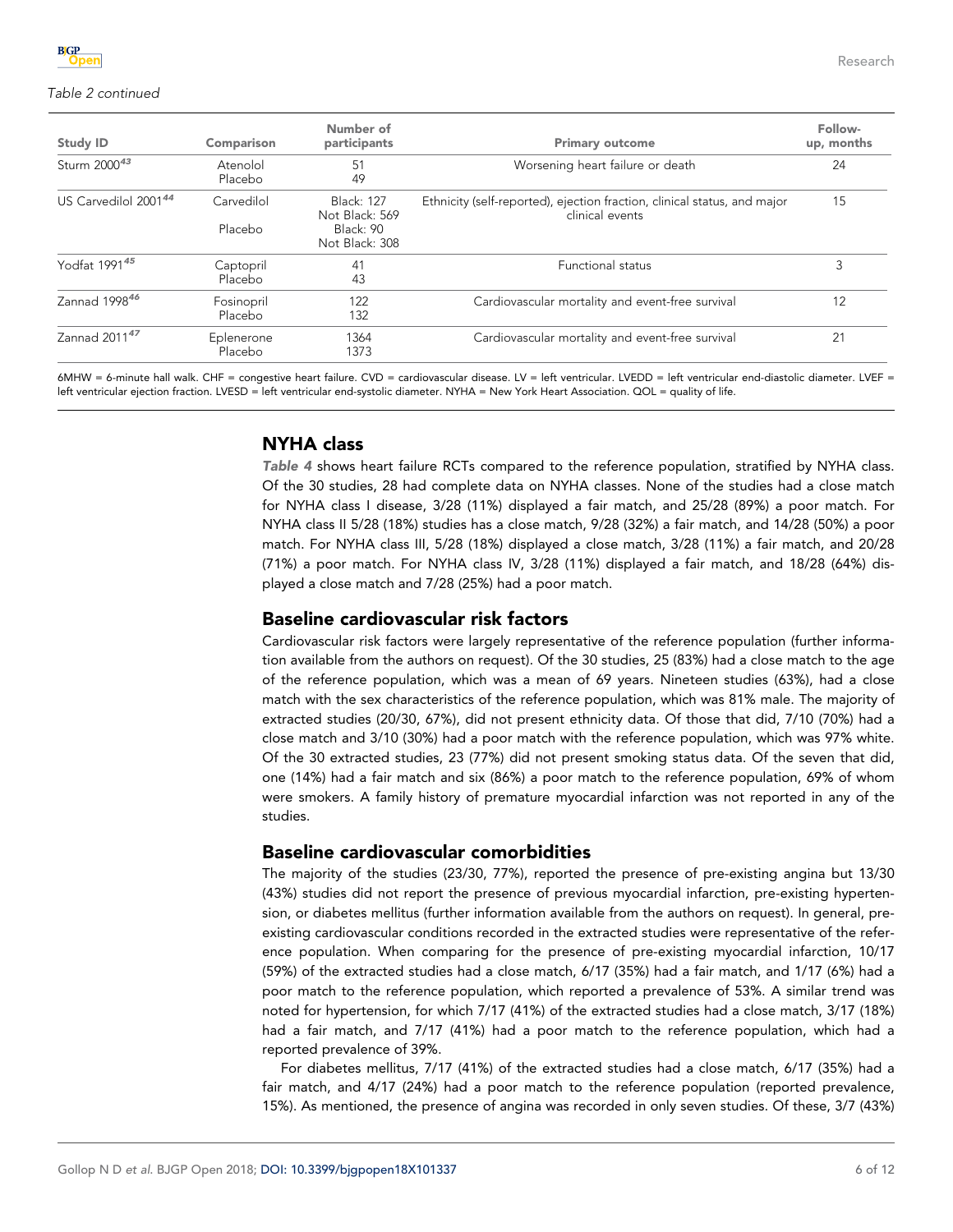<span id="page-6-0"></span>**Table 3** Summary of the ejection fraction <40% cohort for the reference population

| <b>Characteristic</b>                                  | Total ( $n = 72$ ), $n$ (%) |
|--------------------------------------------------------|-----------------------------|
| Mean age, years (SD)                                   | 69 (9)                      |
| Female                                                 | 14 (19)                     |
| Male                                                   | 58 (81)                     |
| Ever smoked                                            | 50 (69)                     |
| Non-white                                              | 2(3)                        |
| Any electrocardiogram abnormality                      | 2(3)                        |
| Mean height, metres (SD)                               | 1.71 (0.09)                 |
| Mean weight, kg (SD)                                   | 80.8 (14.6)                 |
| Mean heart rate, beats per min (SD)                    | 77.3 (17.8)                 |
| Mean forced expiratory volume at 1 second, litres (SD) | 2.11 (0.76)                 |
| Mean forced vital capacity, litres (SD)                | 2.55 (0.85)                 |
| Mean systolic blood pressure, mmHg (SD)                | 148.4 (21.1)                |
| Mean diastolic blood pressure, mmHg (SD)               | 87.1 (12.3)                 |
| New York Heart Association class                       |                             |
| <b>I</b>                                               | 34 (47)                     |
| $\mathbf{  }$                                          | 26 (36)                     |
| Ш                                                      | 5(7)                        |
| IV                                                     | 7(10)                       |
| History                                                |                             |
| Myocardial ischaemia                                   | 38 (53)                     |
| Angina                                                 | 26 (36)                     |
| Hypertension                                           | 28 (39)                     |
| Diabetes                                               | 11 (15)                     |
| Family myocardial ischaemia (age <65 years)            | 25(35)                      |
| Medication taken                                       |                             |
| ACE inhibitors                                         | 19 (26)                     |
| Diuretics                                              | 26 (36)                     |
| Beta-blockers                                          | 9(13)                       |
| Calcium antagonists                                    | 15 (21)                     |
| Aspirin                                                | 38 (53)                     |
| Digoxin                                                | 5(7)                        |
| $SD = standard deviation$ .                            |                             |

had a close match, 3/7 (43%) had a fair match, and 1/7 (14%) had a poor match to the reference population (reference population reported prevalence, 36%).

# Use of heart failure drugs

The use of important heart failure drugs varied significantly across the analysed studies (further information available from the authors on request). Of the 30 studies, 20 (67%) did not report data on the use of aspirin. Of the remainder, 5/10 (50%) had a close match, 4/10 (40%) a fair match, and 1/ 10 (10%) had a poor match to the reference population, of whom 53% took regular aspirin.

Of the 30 extracted studies, 22 (73%) did not report data on the use of calcium channel blockers (CCBs). Of the remaining eight, four (50%) had a close match, and four (50%) had a fair match to the reference population, which reported CCB usage in 21%.

A large proportion of the extracted studies investigated beta-blockers and ACE inhibitors directly, and therefore were not assessed for prevalence of use of these therapies compared to the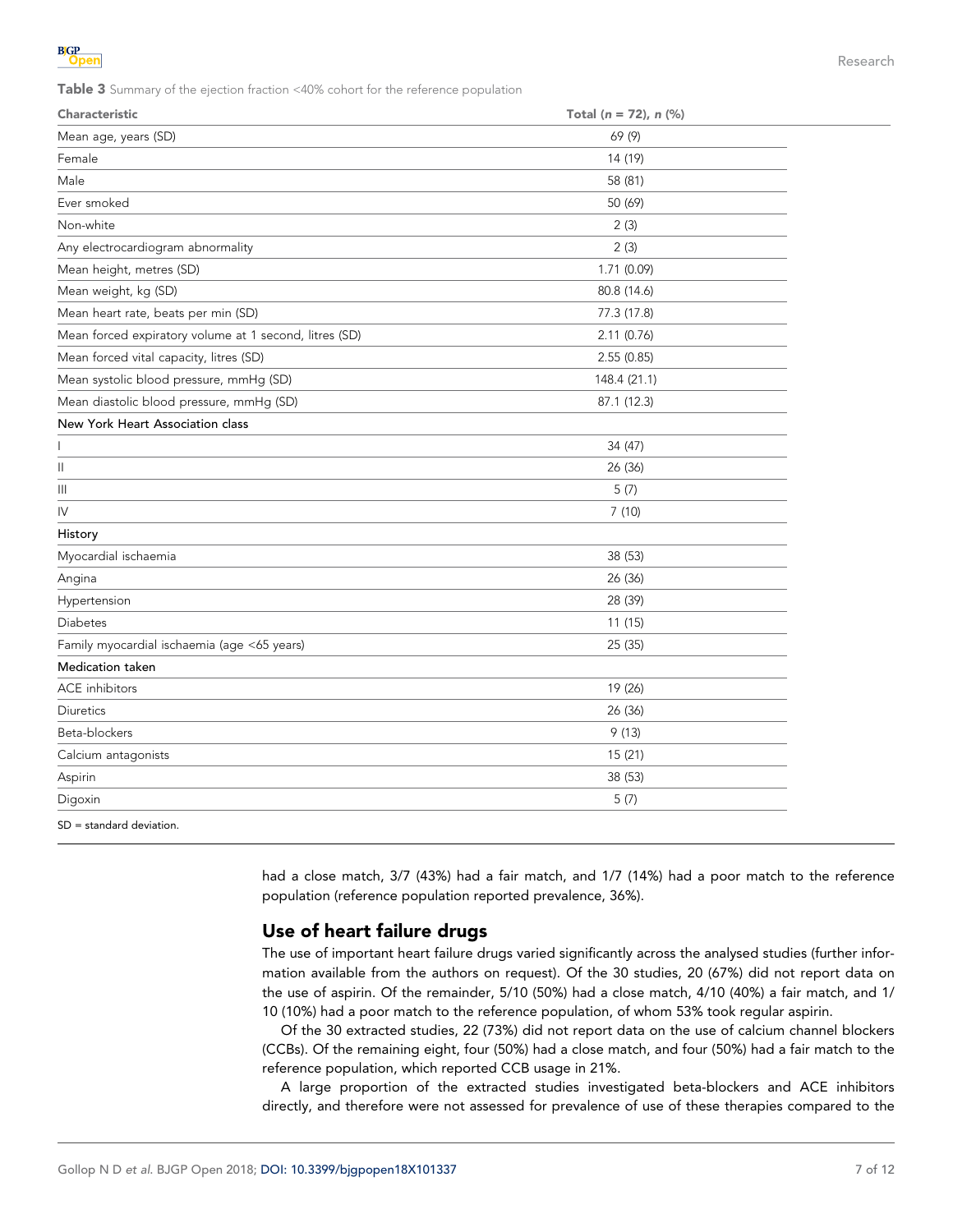<span id="page-7-0"></span>

Table 4. NYHA classification in heart failure RCTs compared to the reference population.

|                               | NYHA class <sup>5</sup> |                                            |                                            |                                   |                                            |  |  |
|-------------------------------|-------------------------|--------------------------------------------|--------------------------------------------|-----------------------------------|--------------------------------------------|--|--|
| <b>Heart failure RCTs</b>     | $\mathbb N$             | $\parallel^a, \frac{\alpha}{b}$            | $II^b$ , %                                 | $IIIc$ , %                        | $IVd$ , %                                  |  |  |
| SOLVD 1992                    | 4228                    | $11 - 20$                                  | $<$ 10                                     | $<$ 10                            | $<$ 10                                     |  |  |
| Munich 1991                   | 170                     | $11 - 20$                                  | $11 - 20$                                  | $11 - 20$                         | $<$ 10                                     |  |  |
| Borghi 2013                   | 175                     | $11 - 20$                                  | $11 - 20$                                  | $11 - 20$                         | < 10                                       |  |  |
| US Carvedilol 1996            | 1094                    | $>20$                                      | < 10                                       | $>20$                             | < 10                                       |  |  |
| Liu 2014                      | 154                     | $>20$                                      | < 10                                       | $>20$                             | < 10                                       |  |  |
| CHARM Added 2003              | 2548                    | $>20$                                      | < 10                                       | $>20$                             | < 10                                       |  |  |
| MERIT-HF 1999                 | 3991                    | $>20$                                      | < 10                                       | >20                               | $<$ 10                                     |  |  |
| Zannad 1998                   | 254                     | $>20$                                      | $>20$                                      | $<$ 10                            | < 10                                       |  |  |
| CELICARD 2000                 | 124                     | $>20$                                      | $11 - 20$                                  | $>20$                             | < 10                                       |  |  |
| <b>CHARM Alternative 2003</b> | 2028                    | >20                                        | $11 - 20$                                  | >20                               | < 10                                       |  |  |
| SENIORS 2005                  | 2128                    | >20                                        | $11 - 20$                                  | >20                               | < 10                                       |  |  |
| <b>SOLVD 1991</b>             | 2569                    | $>20$                                      | $11 - 20$                                  | >20                               | < 10                                       |  |  |
| COMET 2003                    | 3029                    | >20                                        | $11 - 20$                                  | >20                               | < 10                                       |  |  |
| Cicoira 2002                  | 106                     | $\mathsf{e}% _{0}\left( \mathsf{e}\right)$ | $\epsilon$                                 | $\mathsf{e}% _{t}\left( t\right)$ | $\mathsf{e}% _{t}\left( t\right)$          |  |  |
| CARNEBI 2013                  | 183                     | $>20$                                      | $>20$                                      | < 10                              | $>20$                                      |  |  |
| MAIN CHF II 2014              | 59                      | $>20$                                      | $>20$                                      | $<$ 10                            | $>20$                                      |  |  |
| Colucci 1996                  | 366                     | $>20$                                      | $>20$                                      | $<$ 10                            | $>20$                                      |  |  |
| Zannad 2011                   | 2737                    | $>20$                                      | $>20$                                      | >20                               | < 10                                       |  |  |
| Sturm 2000                    | 100                     | $>20$                                      | $>20$                                      | >20                               | < 10                                       |  |  |
| Cohn 2001                     | 5010                    | $>20$                                      | $>20$                                      | $>20$                             | < 10                                       |  |  |
| <b>CIBIS 1994</b>             | 641                     | $>20$                                      | $>20$                                      | >20                               | < 10                                       |  |  |
| <b>CIBIS 1999</b>             | 2647                    | $>20$                                      | $>20$                                      | >20                               | $<$ 10                                     |  |  |
| <b>ELITE II 2000</b>          | 3152                    | $>20$                                      | $11 - 20$                                  | >20                               | $>20$                                      |  |  |
| <b>Kum 2008</b>               | 100                     | $>20$                                      | $11 - 20$                                  | $>20$                             | $>20$                                      |  |  |
| Rieger 1999                   | 844                     | $>20$                                      | $>20$                                      | $11 - 20$                         | $>20$                                      |  |  |
| <b>BEST 2003</b>              | 226                     | $>20$                                      | $>20$                                      | >20                               | >20                                        |  |  |
| Dalla-Volta 1999              | 179                     | $>20$                                      | $>20$                                      | >20                               | $>20$                                      |  |  |
| AREA-CHF 2009                 | 382                     | >20                                        | $>20$                                      | >20                               | $>20$                                      |  |  |
| Pitt 1999                     | 1663                    | $>20$                                      | $>20$                                      | $>20$                             | $>20$                                      |  |  |
| Yodfat 1991                   | 84                      | $\rm _e$                                   | $\mathsf{e}% _{0}\left( \mathsf{e}\right)$ | $\mathsf{e}% _{t}\left( t\right)$ | $\mathsf{e}% _{0}\left( \mathsf{e}\right)$ |  |  |

<sup>a</sup>47% of reference population. <sup>b</sup>36% of reference poulation. <sup>c</sup>7% of reference population. <sup>d</sup>10% of reference population. <sup>e</sup>lnsufficient information to calculate deviation. RCT = randomised controlled trial. NYHA = New York Heart Association.

> reference population. Of the 18 studies which did not study beta-blockers, 11 (61%) did report data on the proportion of patients using beta-blockers, and only three (27%) of these 11 had a close match to the reference population, which reported a frequency of 13%.

> Of the 22 studies that did not directly study ACE inhibitors, eight (36%) did not report prevalence of use. Therefore only 14 (47%) of the 30 total extracted studies could be assessed for ACE inhibitors, all of which had a poor match to the reference population, which reported a frequency of 26%.

> Eleven (37%) studies did not report data on the proportion of patients using digoxin. Of the remaining 19, two (11%) had a close match, two (11%) had a fair match, and 15 (79%) had a poor match to the reference population, which had a reported frequency of 7%.

> Spironolactone and eplenerone were the study drug in 4/30 studies and these were therefore not assessed for similarity to the reference population. Of the remaining 26 studies that did not directly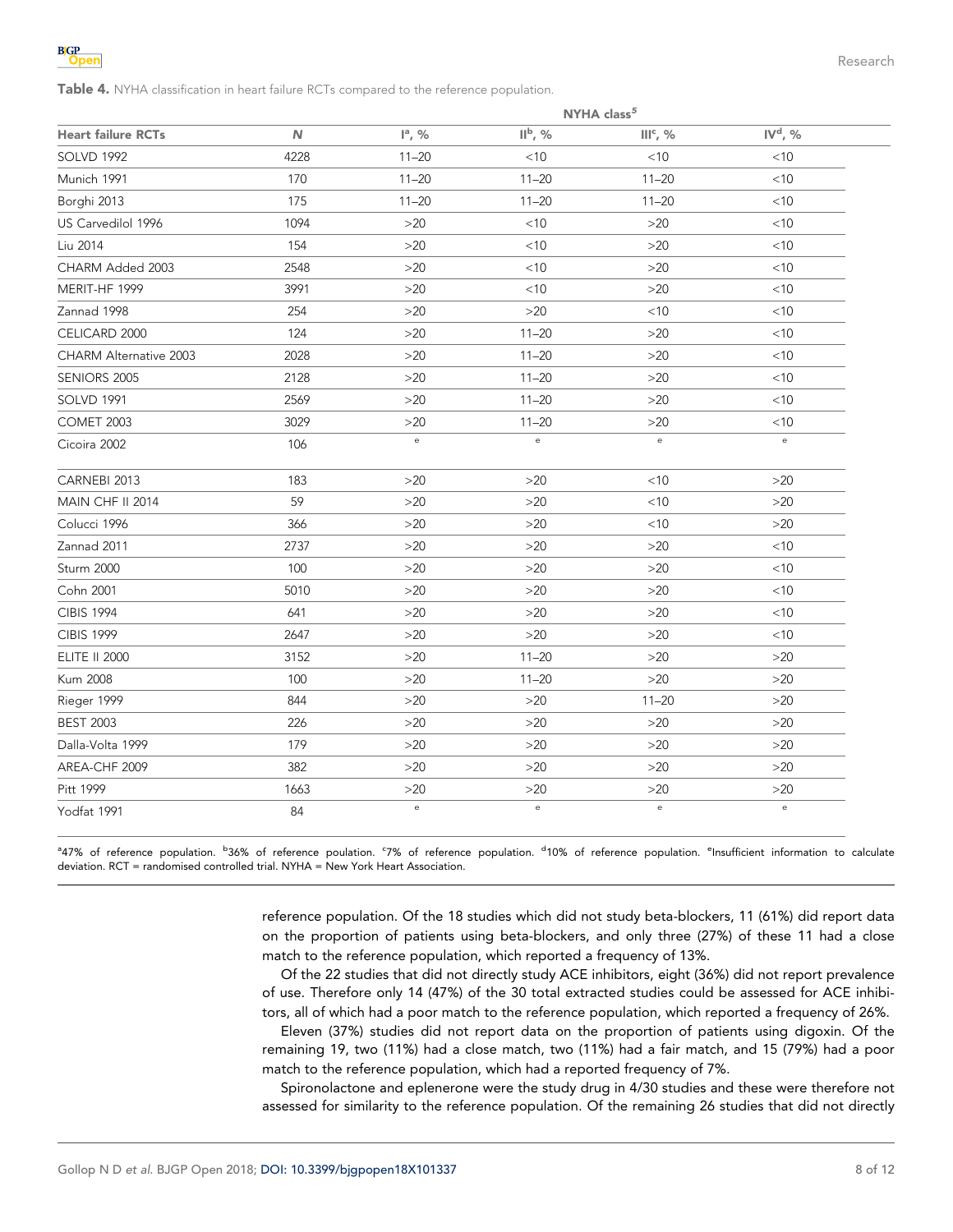

investigate these agents, 10 (38%) did not report prevalence of use data. As such, only 16/30 (53%) studies could be assessed for spironolactone and eplenerone use, all of which had a poor match to the reference population, which had a reported frequency of 36%.

The authors of this study examined the six studies that were a close match for NYHA class II participants for evidence of benefit for this class. Only one study (MERIT-HF) reported outcomes by NYHA class  $II_1^{48}$  $II_1^{48}$  $II_1^{48}$  the remaining studies reported pooled outcomes for all NYHA classes. MERIT-HF reported no significant mortality reduction, but a reduction in two out of four secondary outcomes (development of congestive heart failure [CHF] and hospitalisations).

# **Discussion**

# Summary

Of the reference population representing a primary care population with HFrEF, 83% had mild symptoms in NYHA class I and II, however none of the 30 studies were matched closely with NYHA class I, and only 5/28 (18%) studies were a close match with NYHA class II symptoms. For patient characteristics of age, sex, ethnicity, previous myocardial infarction, hypertension, diabetes, and angina, >40% studies were closely matched to the reference population. For patient characteristics of smoking status; family history of premature heart disease; and the use of beta-blockers, ACE inhibitors, and the aldosterone antagonists spironolactone and eplenerone, <30% of studies were closely matched to the reference population. In this way, this systematic review has shown that these studies are not typically representative of the primary care population in England, with patients with more severe heart failure being overrepresented.

# Strengths and limitations

This study is the first systematic review to determine whether the types of patients included in studies of treatments for HFrEF were representative of a typical primary care population with HFrEF in England. A large study was used as the reference population, $<sup>5</sup>$  $<sup>5</sup>$  $<sup>5</sup>$  which randomly selected and</sup> screened the population for HFrEF, and the systematic review method of the present study was robust. While this reference study was published 15 years ago, and the characteristics of the primary care population and treatments have changed, it is closer to the time when the included RCTs were undertaken. The present authors had initially intended to obtain individual-level data for each NYHA class from each of the 30 identified studies, however, there were obstacles in terms of non-disclosure of further information from these studies' authors, who either failed to reply to repeated attempts to make contact or were unwilling for the present authors to access their trial data.<sup>[16](#page-9-0)</sup> There may be some overlap between classes, such as class I and II, which may have led to misclassification in either the reference study or the included trials. Only trials which recruited patients with heart failure were included, and there is a possibility that some trials with a subgroup of patients with heart failure may not have been identified.

### Comparison with existing literature

This study concurs with the findings of Steel et al, who reported that out of 48 studies cited in the National Institute for Health and Care Excellence guidance on heart failure treatment, 43 (90%) were studies of uncertain relevance to patients in primary care.<sup>[14](#page-9-0)</sup> These findings are particularly important as there is evidence that heart failure treatments may be less effective in patients with less severe heart failure, <sup>[16](#page-9-0),[49](#page-11-0),[50](#page-11-0)</sup> and these drugs do account for significant morbidity.

## Implications for research and practice

The underrepresentation of patients with HFrEF and mild or absent symptoms in clinical trials has implications for GPs, who should weigh the potential benefits of initiating treatment in those with absent or mild symptoms against the risks of an adverse drug reaction. These risks are significant, although all degrees of heart failure have raised mortality and morbidity. By extrapolating data from studies of patients with more severe disease, patients and clinicians may misinterpret the potential benefits and risks. It is important that the risks and benefits are stratified by NYHA disease class.

More studies are needed using individual patient data analysis by heart failure severity, as most of the outcomes in the current studies were not reported by NYHA class. This should be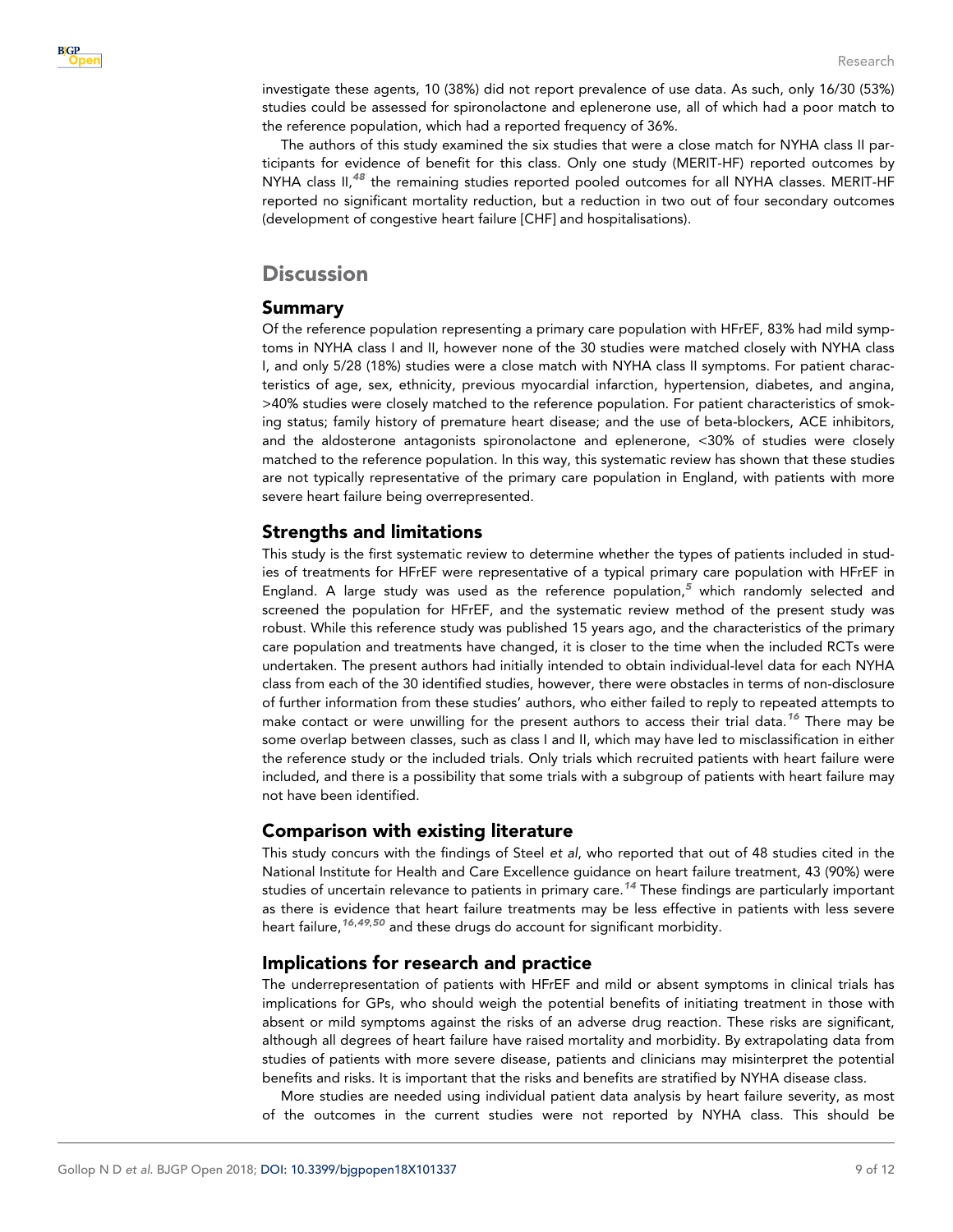<span id="page-9-0"></span>

complemented by observational studies using, for example, the Clinical Practice Research Datalink dataset which primarily recruit from primary rather than secondary care.

### Funding

This work received no external funding.

#### Ethical approval

This systematic review did not require ethical approval.

#### **Provenance**

Freely submitted; externally peer reviewed.

# References

- 1. Health and Social Care Information Centre. Quality and Outcomes Framework (QOF) 2013–14: prevalence, achievements and exceptions at region and nation level for England. 2014; [http://www.hscic.gov.uk/](http://www.hscic.gov.uk/catalogue/PUB15751) [catalogue/PUB15751](http://www.hscic.gov.uk/catalogue/PUB15751) (accessed 20 Dec 2017).
- 2. National Institute for Health and Care Excellence. NICE clinical guideline 108: chronic heart failure 2010; <https://www.nice.org.uk/guidance/cg108> (accessed 20 Dec 2017).
- 3. Ponikowski P, Voors AA, Anker SD, et al. 2016 ESC Guidelines for the diagnosis and treatment of acute and chronic heart failure: the task force for the diagnosis and treatment of acute and chronic heart failure of the European society of cardiology (ESC). Developed with the special contribution of the heart failure association (HFA) of the ESC. Eur Heart J 2016; 37(27): 2129–2200. [doi: 10.1093/eurheartj/ehw128](http://dx.doi.org/10.1093/eurheartj/ehw128)
- 4. American Heart Association. Classes of Heart Failure. [http://www.heart.org/HEARTORG/Conditions/](http://www.heart.org/HEARTORG/Conditions/HeartFailure/AboutHeartFailure/Classes-of-Heart-Failure_UCM_306328_Article.jsp#.WjkBf1SFiDU) [HeartFailure/AboutHeartFailure/Classes-of-Heart-Failure\\_UCM\\_306328\\_Article.jsp#.WjkBf1SFiDU](http://www.heart.org/HEARTORG/Conditions/HeartFailure/AboutHeartFailure/Classes-of-Heart-Failure_UCM_306328_Article.jsp#.WjkBf1SFiDU) (accessed 18 Jan 2018).
- 5. Davies M, Hobbs F, Davis R, et al. Prevalence of left-ventricular systolic dysfunction and heart failure in the echocardiographic heart of England screening study: a population based study. Lancet 2001; 358(9280): 439–444. [doi: 10.1016/S0140-6736\(01\)05620-3](http://dx.doi.org/10.1016/S0140-6736(01)05620-3)
- 6. Mehta PA, Dubrey SW, McIntyre HF, et al. Improving survival in the 6 months after diagnosis of heart failure in the past decade: population-based data from the UK. Heart 2009; 95(22): 1851–1856. [doi: 10.1136/hrt.](http://dx.doi.org/10.1136/hrt.2008.156034) [2008.156034](http://dx.doi.org/10.1136/hrt.2008.156034)
- 7. McMurray JJ, Adamopoulos S, Anker SD, et al. ESC guidelines for the diagnosis and treatment of acute and chronic heart failure 2012: the Task Force for the Diagnosis and Treatment of Acute and Chronic Heart Failure 2012 of the European Society of Cardiology. Developed in collaboration with the Heart Failure Association (HFA) of the ESC. Eur J Heart Fail 2012; 14(8): 803–869. [doi: 10.1093/eurjhf/hfs105](http://dx.doi.org/10.1093/eurjhf/hfs105)
- 8. Shibata MC, Flather MD, Wang D. Systematic review of the impact of beta blockers on mortality and hospital admissions in heart failure. Eur J Heart Fail 2001; 3(3): 351–357. [doi: 10.1016/S1388-9842\(01\)00144-](http://dx.doi.org/10.1016/S1388-9842(01)00144-1) [1](http://dx.doi.org/10.1016/S1388-9842(01)00144-1)
- 9. Pitt B, Zannad F, Remme WJ, et al. The effect of spironolactone on morbidity and mortality in patients with severe heart failure. Randomized aldactone evaluation study investigators. N Engl J Med 1999; 341(10): 709–717. [doi: 10.1056/NEJM199909023411001](http://dx.doi.org/10.1056/NEJM199909023411001)
- 10. Banka G, Heidenreich PA, Fonarow GC. Incremental cost-effectiveness of guideline-directed medical therapies for heart failure. J Am Coll Cardiol 2013; 61(13): 1440–1446. [doi: 10.1016/j.jacc.2012.12.022](http://dx.doi.org/10.1016/j.jacc.2012.12.022)
- 11. Krum H, Jelinek MV, Stewart S, et al. 2011 update to National Heart Foundation of Australia and Cardiac Society of Australia and New Zealand guidelines for the prevention, detection and management of chronic heart failure in Australia, 2006. MJA 2011; 194(8): 405–409.
- 12. Yancy CW, Jessup M, Bozkurt B, et al. 2016 ACC/AHA/HFSA focused update on new pharmacological therapy for heart failure: an update of the 2013 ACCF/AHA guideline for the management of heart failure: a report of the American College of Cardiology/American Heart Association Task Force on Clinical Practice Guidelines and the Heart Failure Society of America. J Am Coll Cardiol 2016; 68(13): 1476–1488. [doi: 10.](http://dx.doi.org/10.1016/j.jacc.2016.05.011) [1016/j.jacc.2016.05.011](http://dx.doi.org/10.1016/j.jacc.2016.05.011)
- 13. Steel N, Abdelhamid A, Stokes T, et al. A review of clinical practice guidelines found that they were often based on evidence of uncertain relevance to primary care patients. J Clin Epidemiol 2014; 67(11): 1251-1257. [doi: 10.1016/j.jclinepi.2014.05.020](http://dx.doi.org/10.1016/j.jclinepi.2014.05.020)
- 14. Flather MD, Yusuf S, Køber L, et al. Long-term ACE-inhibitor therapy in patients with heart failure or leftventricular dysfunction: a systematic overview of data from individual patients. ACE-inhibitor Myocardial Infarction Collaborative Group. Lancet 2000; 355(9215): 1575–1581.
- 15. Pirmohamed M, James S, Meakin S, et al. Adverse drug reactions as cause of admission to hospital: prospective analysis of 18 820 patients. BMJ 2004; 329(7456): 15–19. [doi: 10.1136/bmj.329.7456.15](http://dx.doi.org/10.1136/bmj.329.7456.15)
- 16. Fleetcroft R, Ford J, Gollop ND, et al. Difficulty accessing data from randomised trials of drugs for heart failure: a call for action. BMJ 2015; 351:h5002. [doi: 10.1136/bmj.h5002](http://dx.doi.org/10.1136/bmj.h5002)
- 17. Kuulasmaa K, Dobson A, WHO MONICA Project. Statistical issues related to following populations rather than individuals over time. In Bulletin of the International Statistical Institute: Proceedings of the 51st Session; Istanbul, Turkey. Book 1. Voorburg: International Statistical Institute, 1997. 295–298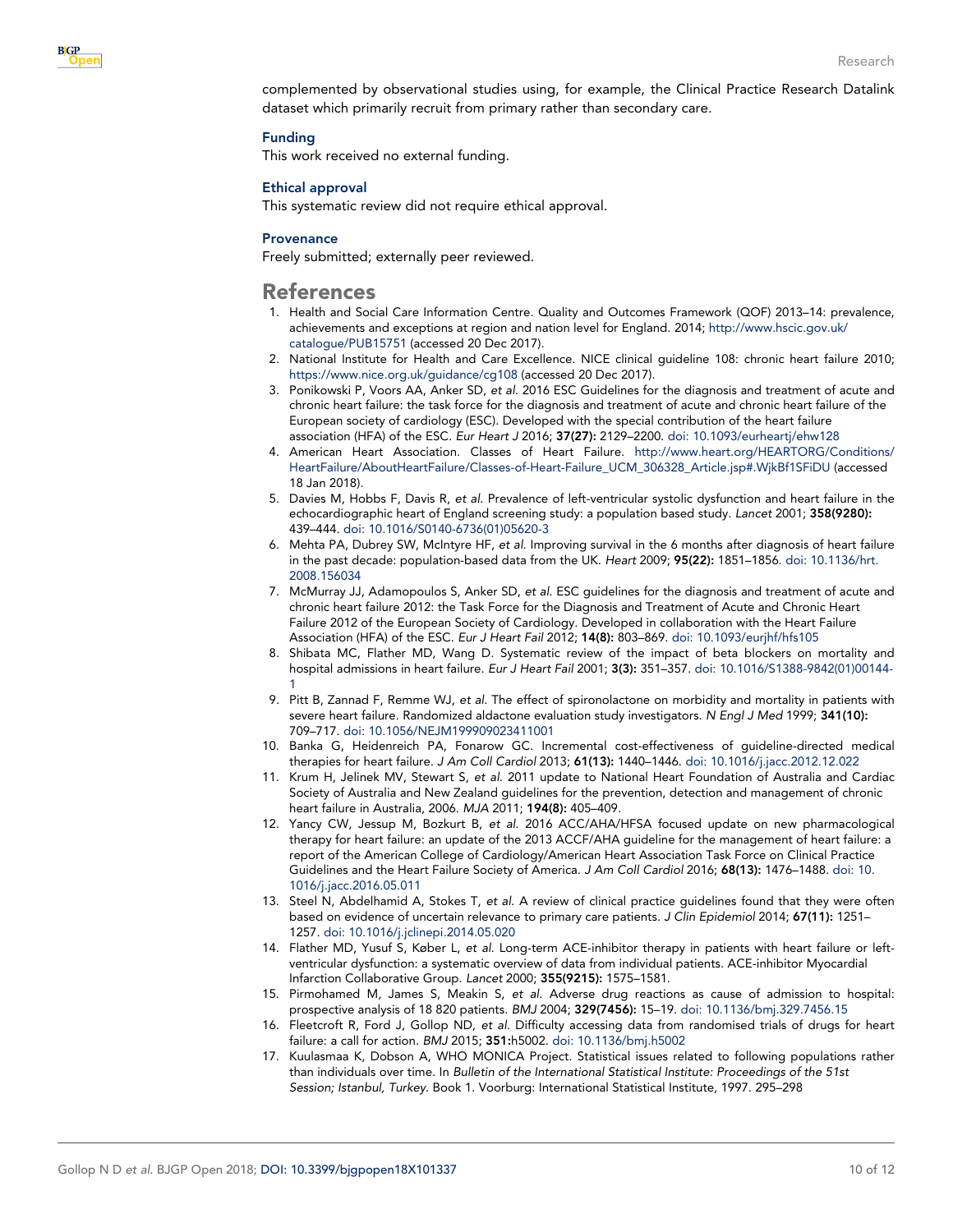- <span id="page-10-0"></span>18. Sambo BH. The Strong Heart Study: interaction with and benefit to American Indian communities. Am J Med Sci 2001; 322(5): 284–287. [doi: 10.1097/00000441-200111000-00010](http://dx.doi.org/10.1097/00000441-200111000-00010)
- 19. Hofman A, Breteler MM, van Duijn CM, et al. The Rotterdam Study: objectives and design update. Eur J Epidemiol 2007; 22(11): 819–829. [doi: 10.1007/s10654-007-9199-x](http://dx.doi.org/10.1007/s10654-007-9199-x)
- 20. Boccanelli A, Mureddu GF, Cacciatore G, et al. AREA IN-CHF Investigators. Anti-remodelling effect of canrenone in patients with mild chronic heart failure (AREA IN-CHF study): final results. Eur J Heart Fail 2009; 11(1): 68–76. [doi: 10.1093/eurjhf/hfn015](http://dx.doi.org/10.1093/eurjhf/hfn015)
- 21. Anderson JL, Krause-Steinrauf H, Goldman S, et al. Beta-Blocker Evaluation of Survival Trial (BEST) Investigators. Failure of benefit and early hazard of bucindolol for Class IV heart failure J Card Fail. 2003; 9 (4): 266–277. [doi: 10.1054/jcaf.2003.42](http://dx.doi.org/10.1054/jcaf.2003.42)
- 22. Borghi C, Cosentino ER, Rinaldi ER, et al. Effect of zofenopril and ramipril on cardiovascular mortality in patients with chronic heart failure. Am J Cardiol 2013; 112(1): 90–93. [doi: 10.1016/j.amjcard.2013.02.058](http://dx.doi.org/10.1016/j.amjcard.2013.02.058)
- 23. Contini M, Apostolo A, Cattadori G, et al. Multiparametric comparison of CARvedilol, vs. NEbivolol, vs. BIsoprolol in moderate heart failure: the CARNEBI trial. Int J Cardiol 2013; 168(3): 2134–2140. [doi: 10.1016/](http://dx.doi.org/10.1016/j.ijcard.2013.01.277) [j.ijcard.2013.01.277](http://dx.doi.org/10.1016/j.ijcard.2013.01.277)
- 24. Witchitz S, Cohen-Solal A, Dartois N, et al. Treatment of heart failure with celiprolol, a cardioselective beta blocker with beta-2 agonist vasodilatory properties. The CELICARD Group. Am J Cardiol 2000; 85(12): 1467–1471. [doi: 10.1016/S0002-9149\(00\)00796-7](http://dx.doi.org/10.1016/S0002-9149(00)00796-7)
- 25. McMurray JJ, Ostergren J, Swedberg K, et al. CHARM Investigators and Committees. Effects of candesartan in patients with chronic heart failure and reduced left-ventricular systolic function taking angiotensinconverting-enzyme inhibitors: the CHARM-Added trial. Lancet 2003; 362(9386): 767–771. [doi: 10.1016/](http://dx.doi.org/10.1016/S0140-6736(03)14283-3) [S0140-6736\(03\)14283-3](http://dx.doi.org/10.1016/S0140-6736(03)14283-3)
- 26. Granger CB, McMurray JJ, Yusuf S, et al. CHARM Investigators and Committees. Effects of candesartan in patients with chronic heart failure and reduced left-ventricular systolic function intolerant to angiotensinconverting-enzyme inhibitors: the CHARM-Alternative trial. Lancet 2003; 362(9386): 772–776. [doi: 10.1016/](http://dx.doi.org/10.1016/S0140-6736(03)14284-5) [S0140-6736\(03\)14284-5](http://dx.doi.org/10.1016/S0140-6736(03)14284-5)
- 27. CIBIS Investigators and Committees. A randomized trial of beta-blockade in heart failure. The Cardiac Insufficiency Bisoprolol Study (CIBIS). CIBIS Investigators and Committees. Circulation 1994; 90(4): 1765– 1773. [doi: https://doi.org/10.1161/01.CIR.90.4.1765](http://dx.doi.org/https://doi.org/10.1161/01.CIR.90.4.1765)
- 28. CIBIS-II Investigators and Committees. The Cardiac Insufficiency Bisoprolol Study II (CIBIS-II): a randomised trial. Lancet 1999; 353(9146): 9–13. [doi: https://doi.org/10.1016/S0140-6736\(98\)11181-9](http://dx.doi.org/https://doi.org/10.1016/S0140-6736(98)11181-9)
- 29. Cicoira M, Zanolla L, Rossi A, et al. Long-term, dose-dependent effects of spironolactone on left ventricular function and exercise tolerance in patients with chronic heart failure. J Am Coll Cardiol 2002; 40(2): 304– 310. [doi: 10.1016/S0735-1097\(02\)01965-4](http://dx.doi.org/10.1016/S0735-1097(02)01965-4)
- 30. Cohn JN, Tognoni G. Valsartan Heart Failure Trial Investigators. A randomized trial of the angiotensinreceptor blocker valsartan in chronic heart failure. N Engl J Med. 2001; 345(23): 1667–1675. [doi: 10.1056/](http://dx.doi.org/10.1056/NEJMoa010713) [NEJMoa010713](http://dx.doi.org/10.1056/NEJMoa010713)
- 31. Colucci WS, Packer M, Bristow MR, et al. Carvedilol inhibits clinical progression in patients with mild symptoms of heart failure. US Carvedilol Heart Failure Study Group. Circulation 1996; 94(11): 2800–2806 . [doi: https://doi.org/10.1161/01.CIR.94.11.2800](http://dx.doi.org/https://doi.org/10.1161/01.CIR.94.11.2800)
- 32. Poole-Wilson PA, Swedberg K, Cleland JG, et al. Comparison of carvedilol and metoprolol on clinical outcomes in patients with chronic heart failure in the Carvedilol Or Metoprolol European Trial (COMET): randomised controlled trial. Lancet 2003; 362(9377): 7–13. [doi: 10.1016/S0140-6736\(03\)13800-7](http://dx.doi.org/10.1016/S0140-6736(03)13800-7)
- 33. Dalla-Volta S Delapril Heart Failure Study Investigators. Delapril versus enalapril in patients with congestive heart failure. Current Therapeutic Research 1999; 60(8): 446–457. [doi: 10.1016/S0011-393X\(99\)80023-X](http://dx.doi.org/10.1016/S0011-393X(99)80023-X)
- 34. Pitt B, Poole-Wilson PA, Segal R, et al. Effect of losartan compared with captopril on mortality in patients with symptomatic heart failure: randomised trial–the Losartan Heart Failure Survival Study ELITE II. Lancet 2000; 355(9215): 1582–1587. [doi: 10.1016/S0140-6736\(00\)02213-3](http://dx.doi.org/10.1016/S0140-6736(00)02213-3)
- 35. Kum LC, Yip GW, Lee PW, et al. Comparison of angiotensin-converting enzyme inhibitor alone and in combination with irbesartan for the treatment of heart failure. Int J Cardiol 2008; 125(1): 16–21. [doi: 10.](http://dx.doi.org/10.1016/j.ijcard.2007.02.016) [1016/j.ijcard.2007.02.016](http://dx.doi.org/10.1016/j.ijcard.2007.02.016)
- 36. Liu X, Zhong C, Zhao P, et al. Analysis of therapeutic effect and safety of target-dose metoprolol in the treatment of patients with diabetes mellitus with chronic heart failure. Pak J Med Sci 2014; 30(1): 7–11. [doi:](http://dx.doi.org/10.12669/pjms.301.3908) [10.12669/pjms.301.3908](http://dx.doi.org/10.12669/pjms.301.3908)
- 37. Hori M, Nagai R, Izumi T, et al. Efficacy and safety of bisoprolol fumarate compared with carvedilol in Japanese patients with chronic heart failure: results of the randomized, controlled, double-blind, Multistep Administration of bisoprolol IN Chronic Heart Failure II (MAIN-CHF II) study. Heart Vessels 2014; 29(2): 238-247. [doi: 10.1007/s00380-013-0340-3](http://dx.doi.org/10.1007/s00380-013-0340-3)
- 38. Kleber FX, Niemöller L, Doering W. Impact of converting enzyme inhibition on progression of chronic heart failure: results of the Munich Mild Heart Failure Trial. Br Heart J 1992; 67(4): 289–296. [doi: 10.1136/hrt.67.4.](http://dx.doi.org/10.1136/hrt.67.4.289) [289](http://dx.doi.org/10.1136/hrt.67.4.289)
- 39. Riegger GA, Bouzo H, Petr P, et al. Improvement in exercise tolerance and symptoms of congestive heart failure during treatment with candesartan cilexetil. Symptom, Tolerability, Response to Exercise Trial of Candesartan cilexetil in Heart Failure (STRETCH) investigators. Circulation 1999; 100(22): 2224–2230. [doi:](http://dx.doi.org/https://doi.org/10.1161/01.CIR.100.22.2224) [https://doi.org/10.1161/01.CIR.100.22.2224](http://dx.doi.org/https://doi.org/10.1161/01.CIR.100.22.2224)